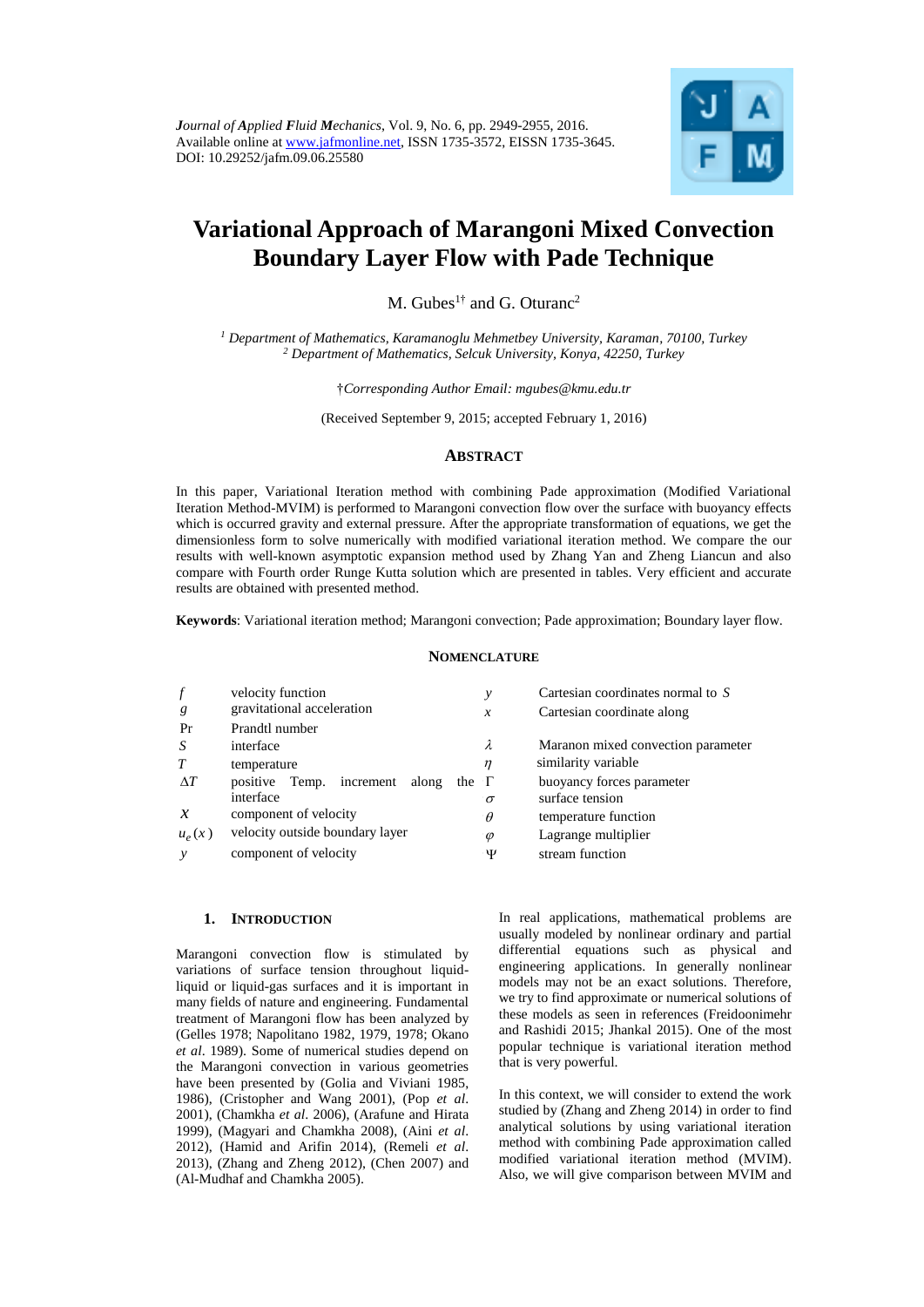asymptotic expansion method (Zhang and Zheng 2014). Additionally, unknown parameters of velocity gradient  $f'(0) = a$  and temperature gradient  $\theta'(0)=b$  which obtained by MVIM is compared with Runge-Kutta method as shown in tables. The effects and variations of  $Pr, \lambda$  and  $\Gamma$  on velocity and temperature profiles are presented graphically. All the calculations for solutions are provided by only one or two step iterations. Thus, it is found that the present results are in very good agreement with other known result as presented in Table 1, 2 and 3.

#### **2. MATHEMATICAL DESCRIPTION OF PROBLEMS**

We will consider two-dimensional Marangoni boundary layer flow with buoyancy effects due to external pressure gradient and gravity. It's occurs along an interface *S* between two fluids as in Fig. 1.



**Fig. 1. Schematic of the problem.**

Gravity *g* occurs throughout on interface *S* , the surface tension changes with temperature. Viscous dissipation and interface tortuosity are negligible. Also the flow fields for two interfacing fluids are independent (Golia and Viviani 1985, 1986; Zhang and Zheng 2014).

Considering these information, we can write the governing equations for the Marangoni boundary layer with water based fluid as

$$
\frac{\partial u}{\partial x} + \frac{\partial v}{\partial y} = 0
$$
\n
$$
u \frac{\partial u}{\partial x} + v \frac{\partial u}{\partial y} = u_e \frac{du_e}{dx} + \frac{\partial^2 u}{\partial y^2} - \Gamma \lambda T
$$
\n(1)

$$
u\frac{\partial T}{\partial x} + v\frac{\partial T}{\partial y} = \frac{1}{\text{Pr}}\frac{\partial^2 T}{\partial y^2}
$$

Also boundary conditions are given as

if 
$$
y = 0
$$
,  $\frac{\partial u}{\partial y} = -\frac{\partial T}{\partial x}$ ,  $v = 0$ ,  $T = T_0 x^5$ 

$$
\text{if } y \to \infty, u \to u_e(x) = u_0 x^3, T \to 0 \tag{2}
$$

where  $u$  and  $v$  are the velocity components corresponding to *x* and *y* axis respectively.  $u_{\ell}(x)$  is external velocity, T is fluid temperature,  $\lambda$  is Marangoni mixed convection parameter. Also, if  $\Gamma = -1$ , then buoyancy force is available and if  $\Gamma = 1$ , then buoyancy force is not available. Additionally, variation of surface tension as

$$
\sigma_T = \frac{d\sigma}{dT}, \ \sigma = \sigma_m - \sigma_T (T - T_m). \tag{3}
$$

By using these facts and boundary conditions, we can write the transform variables as

$$
\eta = \sqrt[4]{T_0}xy, T = -T_0x^5 \theta(\eta)
$$
  

$$
\Psi(x, y) = \sqrt[4]{T_0}x^2 f(\eta)
$$
  

$$
\frac{u_0}{\sqrt{T_0}} = r, \sqrt[4]{T_0} = k
$$
 (4)

Combining (1)-(4) and considering the literature (Golia and Viviani 1985, 1986; Chamkha *et al* 2006; Al-Mudhaf and Chamkha 2005) we obtain the main ordinary differential system which is the reduced form of (1) as

$$
f''' - 3(f')^{2} + 2ff'' + 3r^{2} + \Gamma \lambda \theta = 0
$$
  
(5)  

$$
\theta'' + \Pr(2f\theta' - 5f'\theta) = 0
$$

and boundary conditions turn into

$$
f(0) = 0, f'(\infty) = r = 1,
$$
  

$$
f''(0) = -5k = -1,
$$
 (6)

 $\theta(0) = 1, \theta(\infty) = 0$ 

Here, prime denotes the derivatives with respect to  $\eta$ .

# **3. MODIFIED VARIATIONAL ITERATION METHOD (MVIM)**

Variational iteration method (VIM) is one of the powerful mathematical tool to solve various kinds of linear and nonlinear problems as shown some of in ref. (He 2007, 1999, 1997; He and Hong 2007). In order to basic definition of VIM, we consider the following general nonlinear problem (He 2007, 1999, 1997; He and Hong 2007)

$$
L[u(x)] + R[u(x)] + N[u(x)] = g(x)
$$
 (7)

where  $L = \frac{d^m}{dx^m}$ ,  $m \in \mathbb{Z}$  and *R* are linear operators,

*N* is a nonlinear operator and *g* is given continuous function. According to the originally VIM, we construct the correction functional as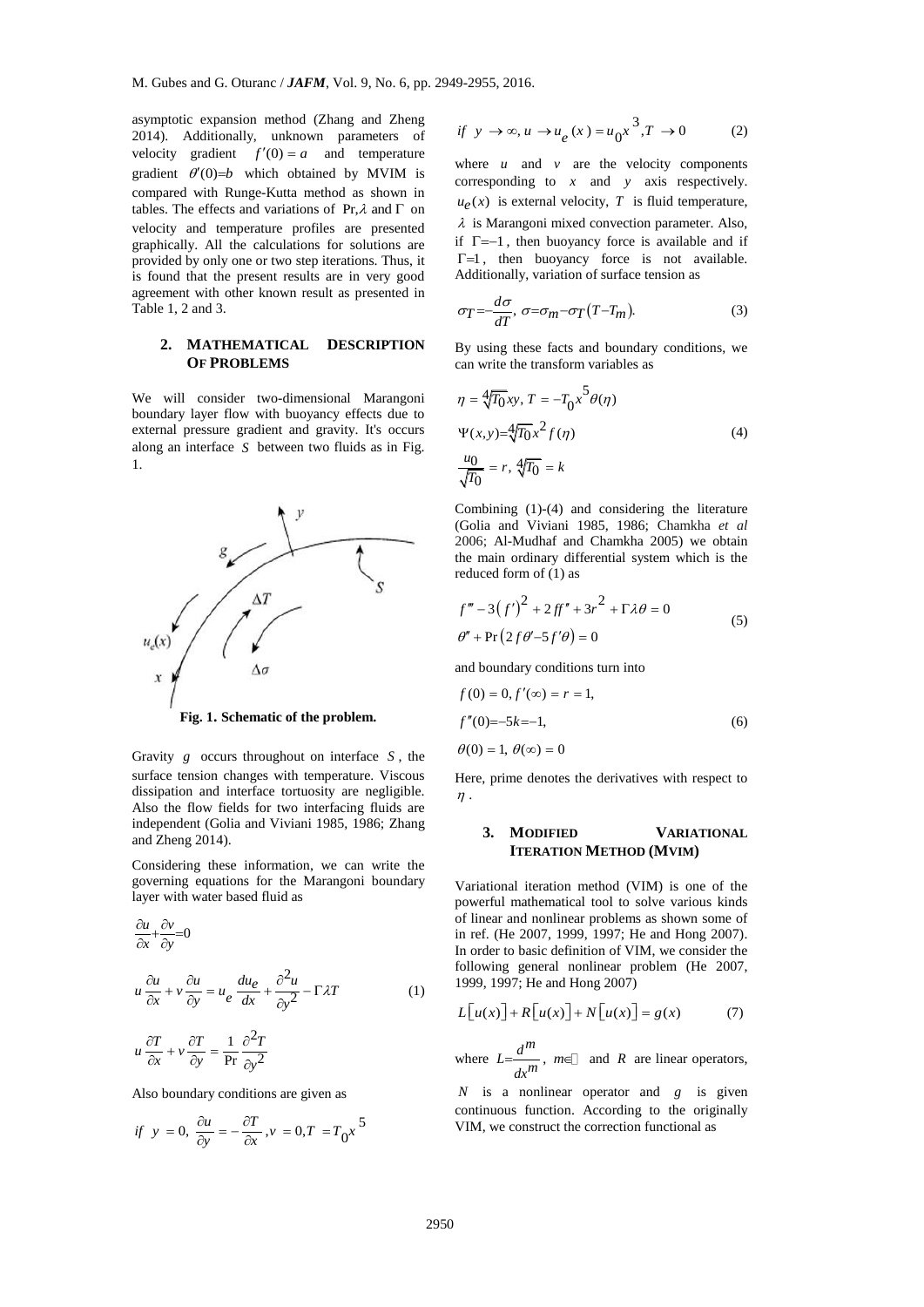$$
u_{n+1}(x) = u_n(x)
$$
  
\n
$$
x
$$
  
\n
$$
+ \int_{0}^{x} \varphi(s) \begin{bmatrix} L(u_n(s)) \\ + R(u_n(s)) \\ + N(\tilde{u}_n(s)) \\ -g(s) \end{bmatrix} ds
$$
 (8)

Here,  $n \ge 0$ ,  $\varphi$  is a Lagrange multiplier (Inokuti *et*  $al. 1978$ ),  $\tilde{u}_n$  is considered as a restricted variation, i.e.  $\delta \tilde{u}_n = 0$ . If we apply the variation to correction functional (8) by using variational analysis, then we write down as

$$
\begin{vmatrix}\nx & \frac{x}{\sqrt{1 + \rho(s)}} \frac{L(u_n(s))}{L(u_n(s))} & (8) \\
x + \frac{1}{\rho(s)} + R(u_n(s)) & (8) \\
x + \frac{1}{\rho(s)} \frac{L(u_n(s))}{L - g(s)} & (8) \\
x = \frac{1}{\rho(s)} \frac{L}{L} \frac{L}{L} \frac{L}{L} \frac{L}{L} \frac{L}{L} \frac{L}{L} \frac{L}{L} \frac{L}{L} \frac{L}{L} \frac{L}{L} \frac{L}{L} \frac{L}{L} \frac{L}{L} \frac{L}{L} \frac{L}{L} \frac{L}{L} \frac{L}{L} \frac{L}{L} \frac{L}{L} \frac{L}{L} \frac{L}{L} \frac{L}{L} \frac{L}{L} \frac{L}{L} \frac{L}{L} \frac{L}{L} \frac{L}{L} \frac{L}{L} \frac{L}{L} \frac{L}{L} \frac{L}{L} \frac{L}{L} \frac{L}{L} \frac{L}{L} \frac{L}{L} \frac{L}{L} \frac{L}{L} \frac{L}{L} \frac{L}{L} \frac{L}{L} \frac{L}{L} \frac{L}{L} \frac{L}{L} \frac{L}{L} \frac{L}{L} \frac{L}{L} \frac{L}{L} \frac{L}{L} \frac{L}{L} \frac{L}{L} \frac{L}{L} \frac{L}{L} \frac{L}{L} \frac{L}{L} \frac{L}{L} \frac{L}{L} \frac{L}{L} \frac{L}{L} \frac{L}{L} \frac{L}{L} \frac{L}{L} \frac{L}{L} \frac{L}{L} \frac{L}{L} \frac{L}{L} \frac{L}{L} \frac{L}{L} \frac{L}{L} \frac{L}{L} \frac{L}{L} \frac{L}{L} \frac{L}{L} \frac{L}{L} \frac{L}{L} \frac{L}{L} \frac{L}{L} \frac{L}{L} \frac{L}{L} \frac{L}{L} \frac{L}{L} \frac{L}{L} \frac{L}{L} \frac{L}{L} \frac{L}{L} \frac{L}{L} \frac{L}{L} \frac{L}{L} \frac{L}{L} \frac{L}{L} \frac{L}{L} \frac{L}{L} \frac{L}{L} \frac{L}{L} \frac{
$$

From solution of Euler-Lagrange problem shown in (10), we determine the Lagrange multiplier and successive iterations  $u_n(x)$ ,  $n \ge 0$  are obtained by using Lagrange multiplier and initial approximation  $u_0$  that satisfy, at least, the initial and boundary conditions with possible unknowns. Consequently the exact solution of (7) can be obtained by using (He 2007, 1999, 1997; He and Hong 2007) as

$$
u(x) = \lim_{n \to \infty} u_n(x) \tag{11}
$$

# **3.1 Pade Technic**

Some techniques exist to increase the convergence of a given series. Among them so-called Pade Technique is widely applied (Baker and Morris 1981).

Supposed that a function  $y(x)$  is presented by a power series

$$
\sum_{n=0}^{\infty} c_n x^n
$$
 (12)

 $[L,M]$  Pade approximant is

$$
\frac{g_0 + g_1 x + \dots + g_L x^L}{h_0 + h_1 x + \dots + h_M x^M} + O\left(x^{L+M+1}\right)
$$
\n(13)

which agree with (12) as far as possible. Here there are L+1 independent numerator coefficients and *M* independent denominator coefficients, so making  $L+M+1$  unknown coefficient in all. This is suggested that normally  $[L,M]$  ought to fit the power series (12) namely

$$
\sum_{n=0}^{\infty} c_n x^n = \frac{g_0 + g_1 x + \dots + g_L x^L}{h_0 + h_1 x + \dots + h_M x^M} + O\left(x^{L+M+1}\right)
$$
\n(14)

If the equations equate with respect to

$$
x^{L+1}, x^{L+2}, \dots, x^{L+M}, \text{ we write down}
$$
  
\n
$$
h_M c_{L-M+1} + h_{M-1} c_{L-M+2} + \dots + h_0 c_{L+1} = 0
$$
  
\n
$$
h_M c_{L-M+2} + h_{M-1} c_{L-M+3} + \dots + h_0 c_{L+2} = 0
$$
  
\n
$$
\vdots \qquad \qquad \vdots
$$
  
\n
$$
h_M c_L + h_{M-1} c_{L+1} + \dots + h_0 c_{L+M} = 0
$$
 (15)

If  $n<0$ ,  $c_n=0$  for consistency. Since  $h_0=1$ , (15) become a set of *M* linear equations for *M* unknown denominator coefficients and also the numerator coefficients  $g_1, g_2, \ldots, g_L$ follow immediately from (14) by equating the coefficients of  $1, x, x^2, ..., x^{L+M}$  as

$$
g_0 = c_0,
$$
  
\n
$$
g_1 = c_1 + c_0 h_1,
$$
  
\n
$$
g_2 = c_2 + h_1 c_1 + h_2 c_0,
$$
  
\n
$$
\vdots
$$
  
\n
$$
g_L = c_L + \sum_{n=0}^{\min(L,M)} h_n c_{L-n}
$$
\n(16)

Thus, (16) normally determine the Pade numerator and denominator. The  $[L,M]$  Pade approximant is constructed which agrees with 0  $c_n x^n$ *n*  $\infty$ Σ  $=$ , through

order 
$$
x^{L+M}
$$
.

In order to find the infinite boundary conditions in (6) and increase convergence and efficiency of the series solution (11), we apply the Pade approximation technic to (11). Therefore, we combine the variational iteration method and pade technic so called modified variational iteration method (MVIM).

#### **4. SOLUTION PROCEDURE OF PROBLEMS**

Now, we will apply our proposed method MVIM to eqs. (5)-(6) to obtain analytic solutions.

Let, assumed that  $f'(0)=a$  and  $\theta'(0)=b$  for the boundary conditions (6). By using these cases, the initial approximations  $f_0(\eta)$  and  $\theta_0(\eta)$  which provided boundary conditions (6) are considered as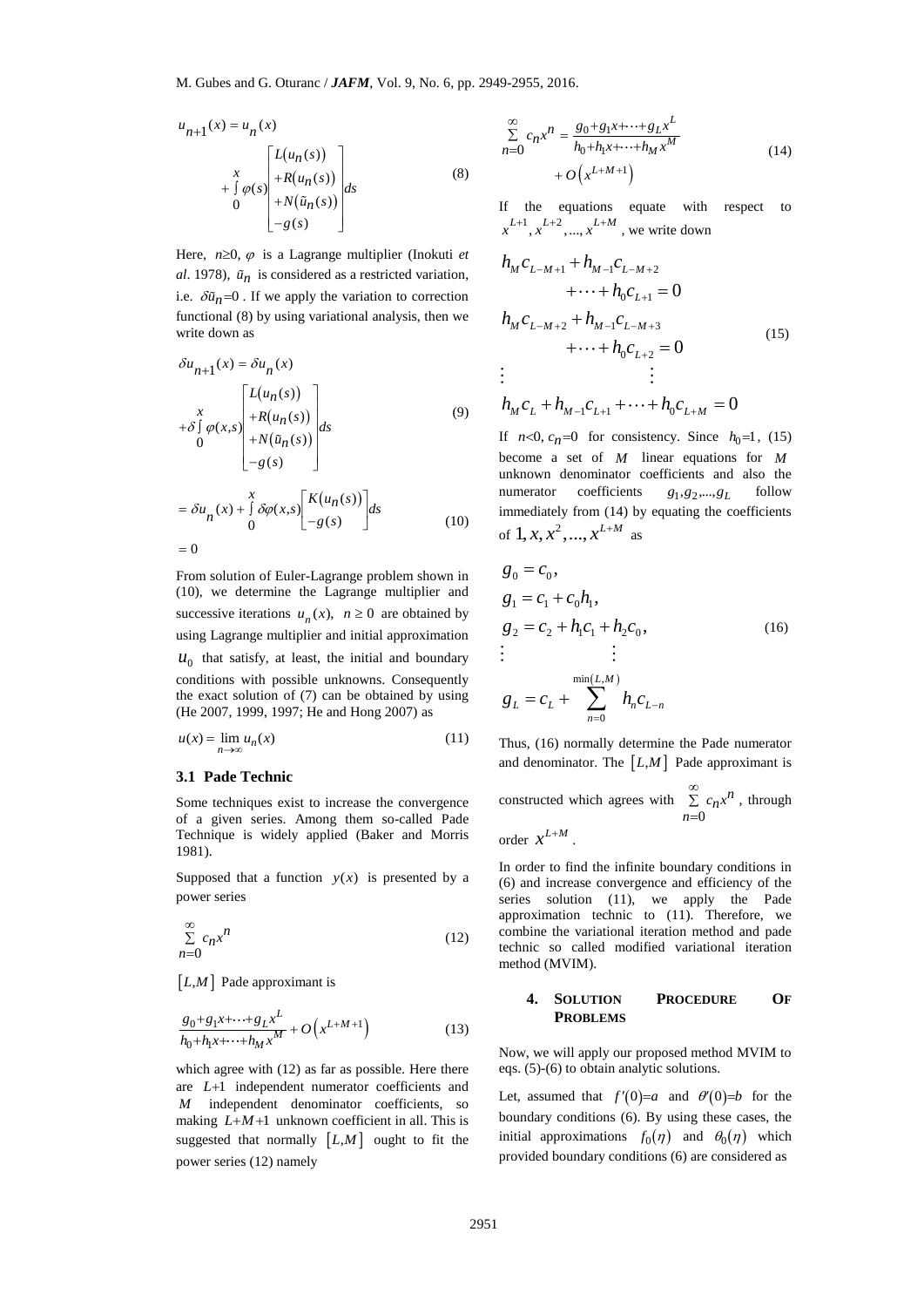$$
f_0(\eta) = a\eta - \frac{\eta^2}{2} \text{ and}
$$
  
\n
$$
\theta_0(\eta) = b\eta + 1
$$
 (17)

where  $a,b$  are unknown coefficients that will be obtained by applying boundary conditions (6). By using the variations theory  $(9)-(10)$ , Lagrange multipliers are found as follow respectively

$$
\varphi_f = \frac{1}{2}(s-\eta)^2 \text{ and } \varphi_{\theta} = (s-\eta) \tag{18}
$$

Thus, Lagrange multipliers (18) put into (8), then successive iteration equations are written as

$$
f_{n+1}(\eta) = f_n(\eta)
$$
  

$$
-\frac{1}{2} \int_{0}^{\eta} (s-\eta)^2 \begin{pmatrix} f_n'''(s) - 3(f_n'(s))^2 \\ +2f_n(s)f_n''(s) + 3r^2 \\ + \Gamma \lambda \theta_n(s) \end{pmatrix} ds
$$
 (19)

and

$$
\theta_{n+1}(\eta) = \theta_n(\eta)
$$
\n
$$
+ \int_{0}^{\eta} (s-\eta) \begin{pmatrix} \theta_n''(s) \\ + \int_{0}^{\eta} (s-\eta)' \\ + \Pr\begin{pmatrix} 2f_n(s)\theta_n'(s) \\ -5f'_n(s)\theta_n(s) \end{pmatrix} ds \end{pmatrix} (20)
$$

By applying  $(17)$  to  $(19)-(20)$ , we obtain the solutions of (5) respect to boundary conditions (6) as follow

$$
f_0(\eta) = a\eta - \frac{\eta}{2}
$$
 and (17)  
\n $\theta_0(\eta) = b\eta + 1$   
\nwhere *a,b* are unknown coefficients that will be  
\nobtained by applying boundary conditions (6). By  
\nusing the variations theory (9)-(10), Lagrange  
\nmultipliers are found as follow respectively  
\n $\varphi_f = -\frac{1}{2}(s-\eta)^2$  and  $\varphi_{\theta} = (s-\eta)$  (18)  
\nThus, Lagrange multipliers (18) put into (8), then  
\nsuccessive iteration equations are written as  
\n $f_{n+1}(\eta) = f_n(\eta)$   
\n $-\frac{1}{2}\int_0^{\eta} (s-\eta)^2 \begin{pmatrix} f_n^{\pi}(s)-3(f_n^{\prime}(s))^2 \\ +2f_n(s)f_n^{\pi}(s)+3r^2 \end{pmatrix} ds$  (19)  
\nand  
\n $\theta_{n+1}(\eta) = \theta_n(\eta)$   
\n $\eta$   
\n $\eta$   
\n $f_0 = \int_0^{\rho} f_n(\eta)$   
\n $\theta_0 + \int_0^{\rho} f_n(\eta)$   
\n $\theta_0 + \int_0^{\rho} f_n(\eta) \frac{2f_n(s)\theta_n(s)}{s+f_n(s)\theta_n(s)} ds$  (20)  
\nBy applying (17) to (19)-(20), we obtain the  
\nsolution of (5) respect to boundary conditions (6)  
\nso follow  
\n $f(\eta) = a\eta - \frac{1}{2}\eta^2 + \begin{pmatrix} -\frac{1}{6}T\lambda \\ -\frac{1}{6}T\lambda \end{pmatrix} \eta^3$   
\n $+ \begin{pmatrix} -\frac{1}{6}T\lambda - \frac{1}{2}T\lambda b \\ +\frac{1}{2}T\lambda - \frac{1}{2}T\lambda b \end{pmatrix} \eta^4$   
\n $+ \begin{pmatrix} \frac{1}{6}T\lambda Pr + 2\Gamma\lambda}{24} + \frac{1-\alpha^2}{24} \end{pmatrix} \eta^5$  (21)  
\n $+ \begin{pmatrix} \frac{1}{6}T\lambda Pr + 2\Gamma\lambda + \frac{1-\alpha^2}{24} \\ -\frac{1}{24}T\lambda Pr \alpha \end{pmatrix} \eta^5 + ...$   
\n $+ \begin{pmatrix} \$ 

$$
+\left(\frac{13(\text{Pr}a^{2}b-\text{Pr}b)-\text{Pr}^{2}a^{2}b}{40}\right)\eta^{5}
$$
\n
$$
-\frac{3\Gamma\lambda\text{Prb}}{20}-\frac{\text{Pr}a+2\text{Pr}^{2}a}{6}\right)\eta^{5}
$$
\n
$$
+\left(\frac{\text{Pr}+2\text{Pr}^{2}}{36}-\frac{11\Gamma\lambda\text{Pr}^{2}a}{72}\right)\eta^{6}+\cdots +\frac{4a\text{Pr}b+\text{Pr}b^{2}\Gamma\lambda}{40}\eta^{6}+\cdots +\frac{11\text{Pr}^{2}a^{3}-\text{Pr}^{2}a}{24}\right)
$$

For (21) and (22), iteration process continues sufficiently (as seen  $(11)$ ).

In the series solutions (21) and (22), the unknown constant  $a,b$  which are denoted to velocity gradient and temperature gradient respectively, are found by applying very efficient approximation called Pade Technique (12-16) and infinite boundary conditions (6).

For numerical values of  $\lambda=1$ , Pr=1 and  $\Gamma=+1$ (opposing buoyancy force), we find unknown constants as

$$
f'(0) = a = 1.412274065
$$
  
\n
$$
\theta'(0) = b = -2.803862335
$$
\n(23)

From (23) and put  $\lambda=1$ , Pr=1 and  $\Gamma=+1$  into (21-22), then numerical solution of (5) with MVIM is found as follow respectively,

$$
f(\eta) = 1.412274065\eta + 0.3305923508\eta^{3}
$$
  
\n
$$
-0.1185514135\eta^{4} + 0.02117728081\eta^{5}
$$
  
\n
$$
-0.00410565956\eta^{6} - \frac{1}{2}\eta^{2} \pm \cdots
$$
  
\n
$$
\theta(\eta) = 1 - 2.803862335\eta + 3.530685162\eta^{2}
$$
  
\n
$$
-2.813244362\eta^{3} + 1.763385808\eta^{4}
$$
  
\n
$$
-1.052008622\eta^{5} + 0.7107541919\eta^{6}
$$
  
\n
$$
\pm \cdots
$$

#### **5. RESULTS And DISCUSSION**

The dimensionless form (5) and (6) of Marangoni boundary layer flow equations (1) and (2) are considered. These equations have been solved by modified variational iteration method (MVIM) and very efficient and accurate results are obtained by MVIM.

For both opposing and favorable buoyancy effected Marangoni flow with various values of Prandtl number (Pr) and Marangoni mixed convection parameter  $\lambda$ , our results are compared with well known asymptotic iteration method (Zhang and Zheng 2014) and fourth order Runge-Kutta method in Table 1,2,3.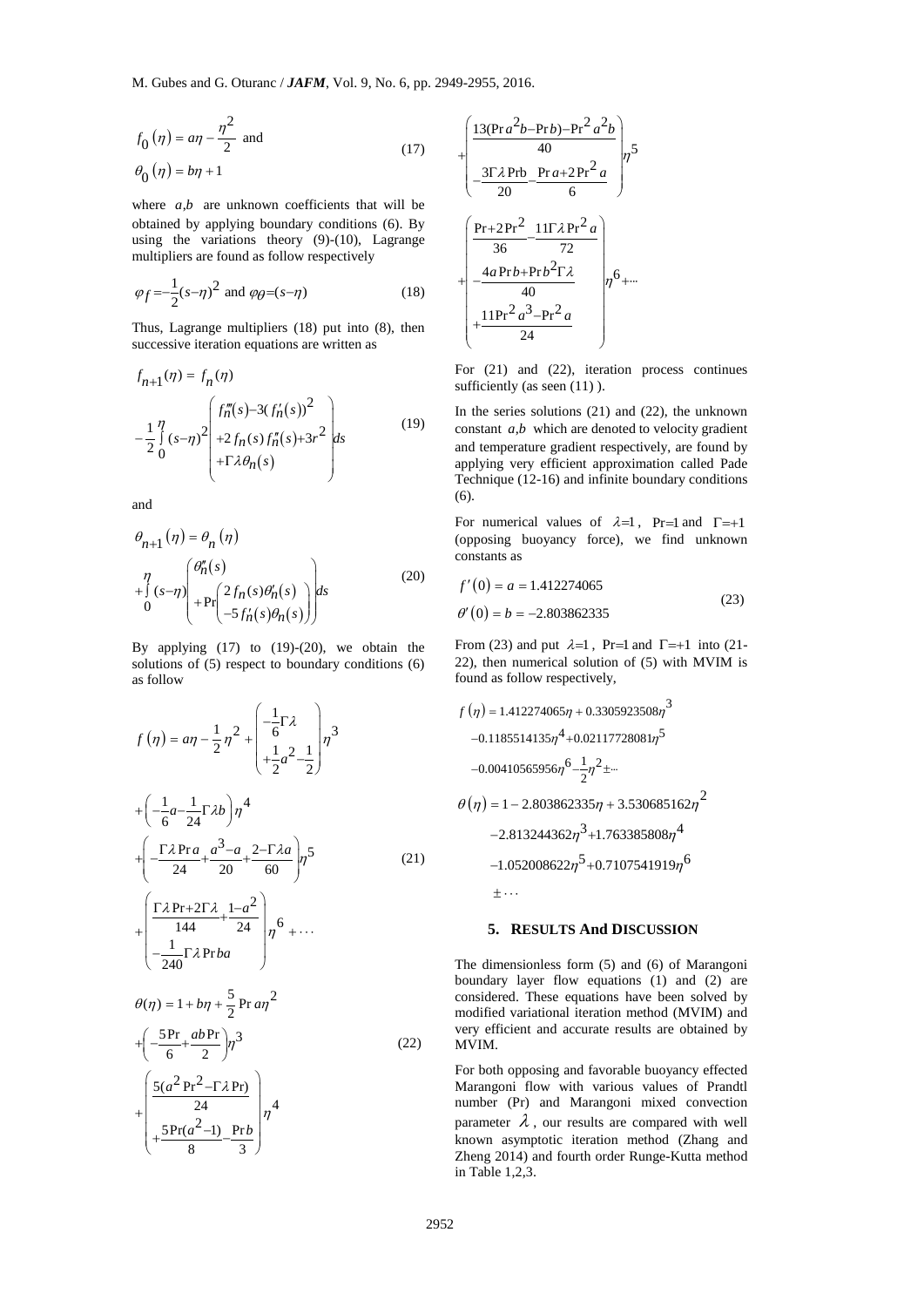| $\Gamma = +1$ |                                       | <b>MVIM</b> |                | Ref(Zhang & Zheng) |              | Numerical <sup>1</sup> |                      |
|---------------|---------------------------------------|-------------|----------------|--------------------|--------------|------------------------|----------------------|
| $\lambda$     | Pr                                    | f'(0)       | $\theta'(0)$   | f'(0)              | $\theta'(0)$ | f'(0)                  | $\theta'(0)$         |
| 1             | 1                                     | 1.412274065 | $-2.803862335$ | 1.3770953          | $-2.9458683$ | 1.4113699382952547     | -2.78948714536900289 |
| 1             | $\overline{c}$                        | 1.405165167 | -3.976787667   | 1.3598498          | -4.2130978   | 1.4002194673439794     | -3.97480693986123512 |
| $\Omega$      | 0.5                                   | 1.332167618 | -1.880343197   | 1.3287628          | $-2.0611599$ | 1.3531950142211835     | -1.90716896300225147 |
| 2             | 0.5                                   | 1.482416887 | $-2.056431944$ | 1.4573970          | $-2.0884821$ | 1.4889922387434242     | -1.99825843240349954 |
|               | $\Gamma = -1$                         | <b>MVIM</b> |                | Ref(Zhang & Zheng) |              | Numerical <sup>1</sup> |                      |
| λ             | Pr                                    | f'(0)       | $\theta'(0)$   | f'(0)              | $\theta'(0)$ | f'(0)                  | $\theta'(0)$         |
| 1             | 1                                     | 1.287203220 | $-2.640556677$ | 1.2768744          | $-2.8990230$ | 1.2917523393322974     | -2.67069088539676658 |
| 1             | $\overline{c}$                        | 1.315836672 | -3.940255478   | 1.2981999          | 4.1678960    | 1.3040071102798589     | -3.83725279754441573 |
| 1             | 3                                     | 1.334733660 | -4.946965767   | 1.3153168          | $-7.9219190$ | 1.3105560074629494     | -4.7380888016884386  |
| 2             | 1                                     | 1.211855517 | $-2.528374125$ | 1.2038062          | $-2.8498573$ | 1.2264015411187497     | -2.60354476159533110 |
| $\mathcal{F}$ |                                       | 1.122504874 | -2.387794592   | 1.1230572          | $-2.8120538$ | 1.1562579654494212     | -2.52953330807238563 |
|               | <sup>l</sup> Fourth order Runge Kutta |             |                |                    |              |                        |                      |

**Table 1 Comparison of velocity and temperature gradients values for buoyancy force effects**

**<sup>1</sup>Fourth order Runge Kutta**

Table 2 Comparison of Temperature and Velocity gradients for various values of Pr and  $\lambda$  for  $\Gamma = +1$ 

| $\Gamma = +1$               |     | MVIM        |                | Numerical <sup>1</sup> |                      |  |
|-----------------------------|-----|-------------|----------------|------------------------|----------------------|--|
| λ                           | Pr  | f'(0)       | $\theta'(0)$   | f'(0)                  | $\theta'(0)$         |  |
| 0.5                         |     | 1.385624006 | -2.739988206   | 1.3826578393120732     | -2.76143002511236446 |  |
| 0.5                         | 1.5 | 1.381628631 | -3.392163066   | 1.37926876062386006    | -3.40135895617698658 |  |
| 0.5                         | 2   | 1.378716936 | $-3.925101657$ | 1.37695951454900345    | -3.94198486617161148 |  |
| $\Omega$                    |     | 1.356249272 | $-2.649314461$ | 1.35319501463357117    | -2.7323451676649424  |  |
| 1.5                         |     | 1.441773170 | $-2.858328650$ | 1.43938712832371896    | -2.8166003984916661  |  |
| $\mathcal{D}_{\mathcal{L}}$ |     | 1.426551360 | $-2.829817768$ | 1.46675860211244036    | -2.84284309058585061 |  |

**<sup>1</sup>Fourth order Runge Kutta**

Table 3 Comparison of Temperature and Velocity gradients for various values of Pr and  $\lambda$  for  $\Gamma = -1$ 

| $\Gamma = -1$  |      | <b>MVIM</b> |                | Numerical <sup>1</sup> |                      |  |
|----------------|------|-------------|----------------|------------------------|----------------------|--|
| λ              | Pr   | f'(0)       | $\theta'(0)$   | f'(0)                  | $\theta'(0)$         |  |
| 0.5            |      | 1.319306864 | $-2.686759875$ | 1.32291768517141661    | -2.70213587974090652 |  |
| 0.5            | 1.25 | 1.324084466 | $-3.053502073$ | 1.32489599762663102    | -3.03489176113386927 |  |
| 0.5            | 1.5  | 1.328280246 | -3.385784692   | 1.32647661498123703    | -3.3364729195401881  |  |
| $\Omega$       |      | 1.346509763 | $-2.72521503$  | 1.35319502837390648    | -2.73234497964024126 |  |
| 1.5            |      | 1.251247832 | $-2.587702322$ | 1.25961368372507465    | -2.63787843974779923 |  |
| $\overline{c}$ |      | 1.211855517 | $-2.528374125$ | 1.22640155716212185    | -2.60354451673469889 |  |

**<sup>1</sup>Fourth order Runge Kutta**

It is evident from Table 1 that our results better than the results in ref. (Zhang and Zheng 2014) with compared numerical method. Also from Table 2 and 3, it tells us that our presented method (MVIM) is efficient and powerful mathematical tool.

Fig. 2-3 demonstrate the variations of velocity profiles for both opposing  $\Gamma = +1$  and favorable 1 buoyancy forces with different values of Prandtl Number (Pr).

Also, Fig. 4-7 show the variations of temperature profiles as the same meaning of Fig. 2-3 with various values of Pr and Marangoni mixed convection parameter  $\lambda$  respectively.

### **6. CONCLUSION**

In this paper, we consider the nonlinear ordinary differential equations which corresponds to Marangoni boundary layer flow with buoyancy effects. These equations are solved by Modified variational iteration method analytically. The velocity gradient  $f'(0)$ , temperature gradient  $\theta'(0)$  as well as the temperature and velocity profiles are analyzed and compared for buoyancy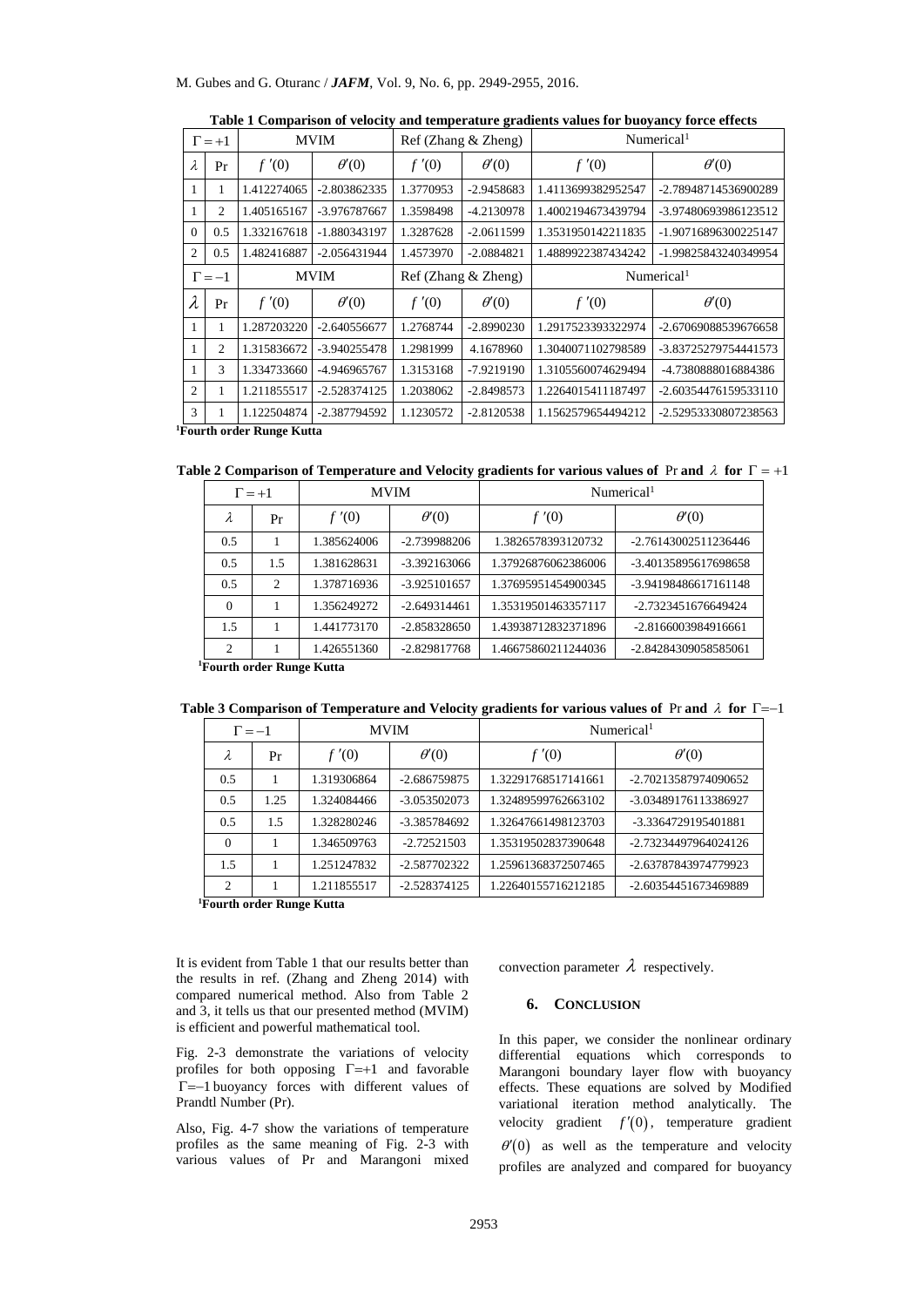opposed and buoyancy favorable cases. Consequently, results show that MVIM is very powerful and convenient method for analytical and numerical solutions for nonlinear flow equations.



**Fig. 2. Prandtl Number effects on velocity profile for eqn. (5) with opposing buoyancy forces.**



**Fig. 3. Prandtl Number effects on velocity profile for eqn. (5) with assisting buoyancy forces**



**Fig. 4. Prandtl Number effects on temperature profile for eqn. (5) with opposing buoyancy forces.**

Graphics of Temperature Profile with favourable buoyancy forces  $(\Gamma = -1)$ 



**Fig. 5. Prandtl Number effects on temperature profile for eqn. (5) with assisting buoyancy forces.**



**Fig. 6. Marangoni convection parameter effects on temperature profile for eqn. (5) with opposing buoyancy forces.**



**Fig. 7. Marangoni convection parameter effects on temperature profile for eqn. (5) with assisting buoyancy forces.**

# **ACKNOWLEDGEMENTS**

The authors would like to thank editor and all referees for their contributions.